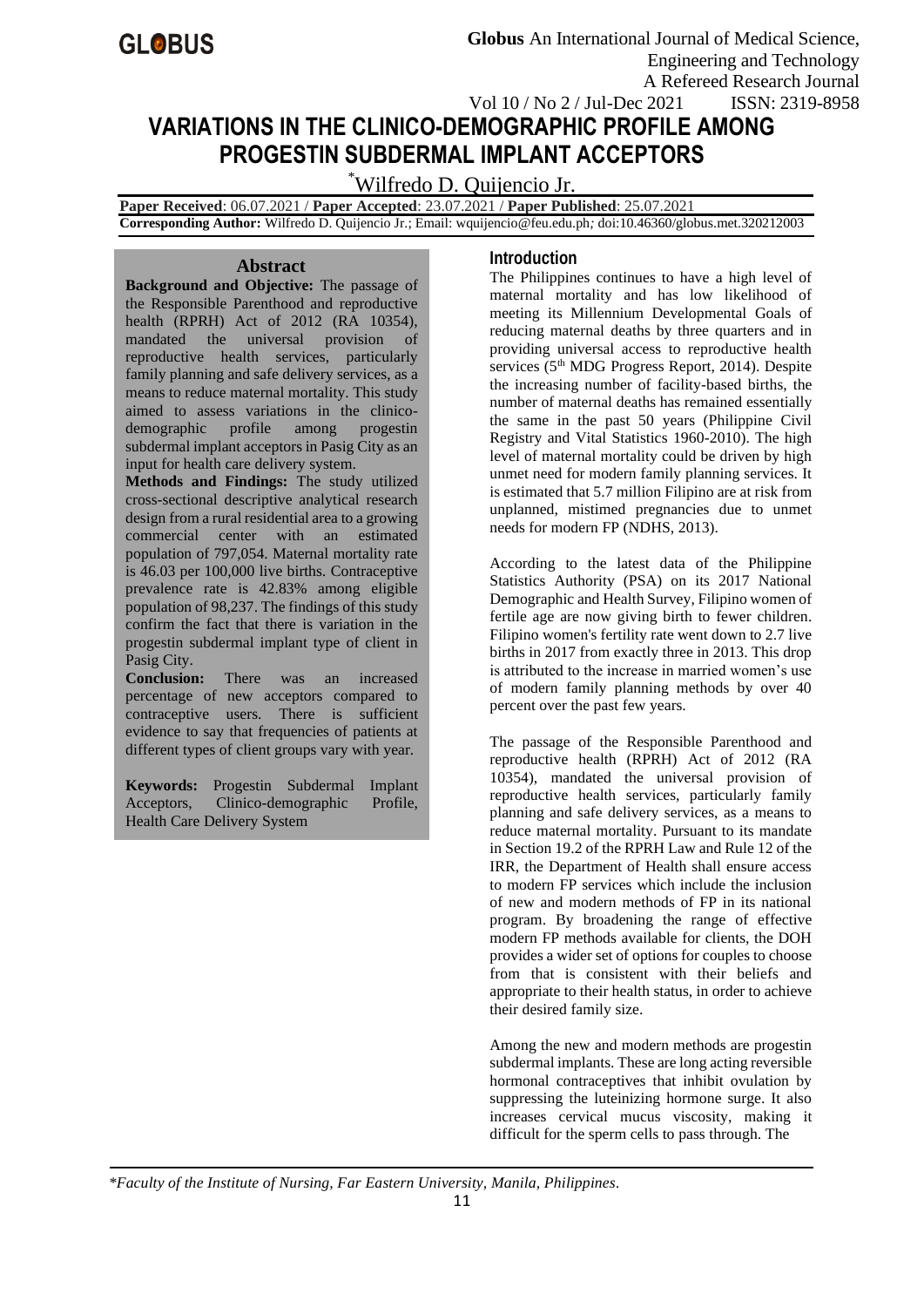method is effective for three years upon application and has a low failure rate of 5 per 10,000 users. Progestin subdermal implants also have a high continuation rate of 84%.

Department of Health Administrative Order No. 2015-0006 provides for the inclusion of progestin subdermal implants in the list of modern FP methods deemed to be safe and effective by the National Family Planning Program. This study aimed to assess variations in the clinico-demographic profile among progestin subdermal implant acceptors in Pasig City as an input for health care delivery system. This study could expand our understanding of the progestin subdermal implant acceptors.

### **Research Methodology**

#### **1. Research design**

The study utilized cross-sectional descriptive analytical research design.

#### **2. Study setting**

Pasig City in the Philippines which has come a long way from a rural residential area to a growing commercial center. It has an estimated population of 797,054. Maternal mortality rate is 46.03 per 100,000 live births. Contraceptive prevalence rate is 42.83% among eligible population of 98,237.

### **3. Sampling design**

The sampling design that the researcher employed is a simple random sampling technique. The study included progestin subdermal implant acceptors from  $1<sup>st</sup>$  January 2016 -  $31<sup>st</sup>$  December 2018. Excluded in the study are acceptors of other family planning methods.

#### **4. Sampling method**

Computation of the sampling size. According to the data gathered from the Field Health Service Information System - Health Status Statistics Annual Report 2016, Pasig City, a municipality in Metro Manila have a contraceptive prevalence rate of 42.83% with total current end users of 42,077. Using the Slovin's Formula ( $n = N / (1 + Ne^2)$  with confidence level of 95% and margin of error of 5%.

> $n =$  minimum size required  $N =$  population size  $e =$  margin of error  $n = 42,077 / (1 + 42,077 * 0.05^2)$  $n = 42,077 / 1 + 105$  $n = 42.077 / 106$  $n = 397$

The computed sample for the study was 397.

## **5. Data collection procedure**

The researcher followed a step-by-step procedure to be organized in conducting the study. A letter of request was sent to the city health office of Pasig City to ask permission to conduct the study. Once approved, the researcher coordinated with the Family Planning program officer to identify the progestin subdermal implant acceptors. Medical Record Registration numbers of clients that accepted progestin subdermal implants from 1st January 2016 to 31<sup>st</sup> December 2018 was obtained from the family planning register. Medical Record and the DOH Family Planning Form 1 of the client were retrieved using their registration numbers. Data were collected from selected private midwife clinics and health centers providing subdermal implants. The data were checked for completeness and then collation and tallying followed. Information extracted included the following: age, parity, number of living children, educational attainment, religion, marital status, occupation, average monthly income, type of client, previously used method and reason for family planning, the medical history, obstetrical / gynecological history, risks for sexually transmitted infection; risks for violence against women and physical examination. To ensure data privacy of the respondents, personal information such as name, address and contact details was excluded by the researcher. The information obtained was recorded and encoded. The encoded data was fed into the computer using excel. The data was analyzed using frequency distribution and percentage.

#### **Research Instruments and Materials**

The study utilized the Family Planning (FP) Form 1 of the progestin subdermal implant acceptors. The FP Form 1 is the basic record form used in the FP program, which corresponds to the individual treatment record form used in other programs. It contains essential information about the client that enables the health worker to provide quality FP service.<sup>[17]</sup>It is filled out by the service provider and is updated every time the client returns for a followup visit. A profiling of the demographic profile and the clinical factors of the respondents based on the Family Planning (FP) Form 1 was used.

#### **1. Statistical treatment**

All of the information from the Family Planning Form I obtained was recorded and the coded data was fed into the computer using Excel and analysis was done. The frequency, simple percentage, Chi square test and Phi correlation coefficient were done and the P < 0.05 was considered significant. Frequency distribution which is a systematic arrangement of numeric values that displays the frequency of various outcomes in a sample was used to describe the demographic data as well as the clinical data of the progestin subdermal implant acceptors. The Chi-Square Test for Association, a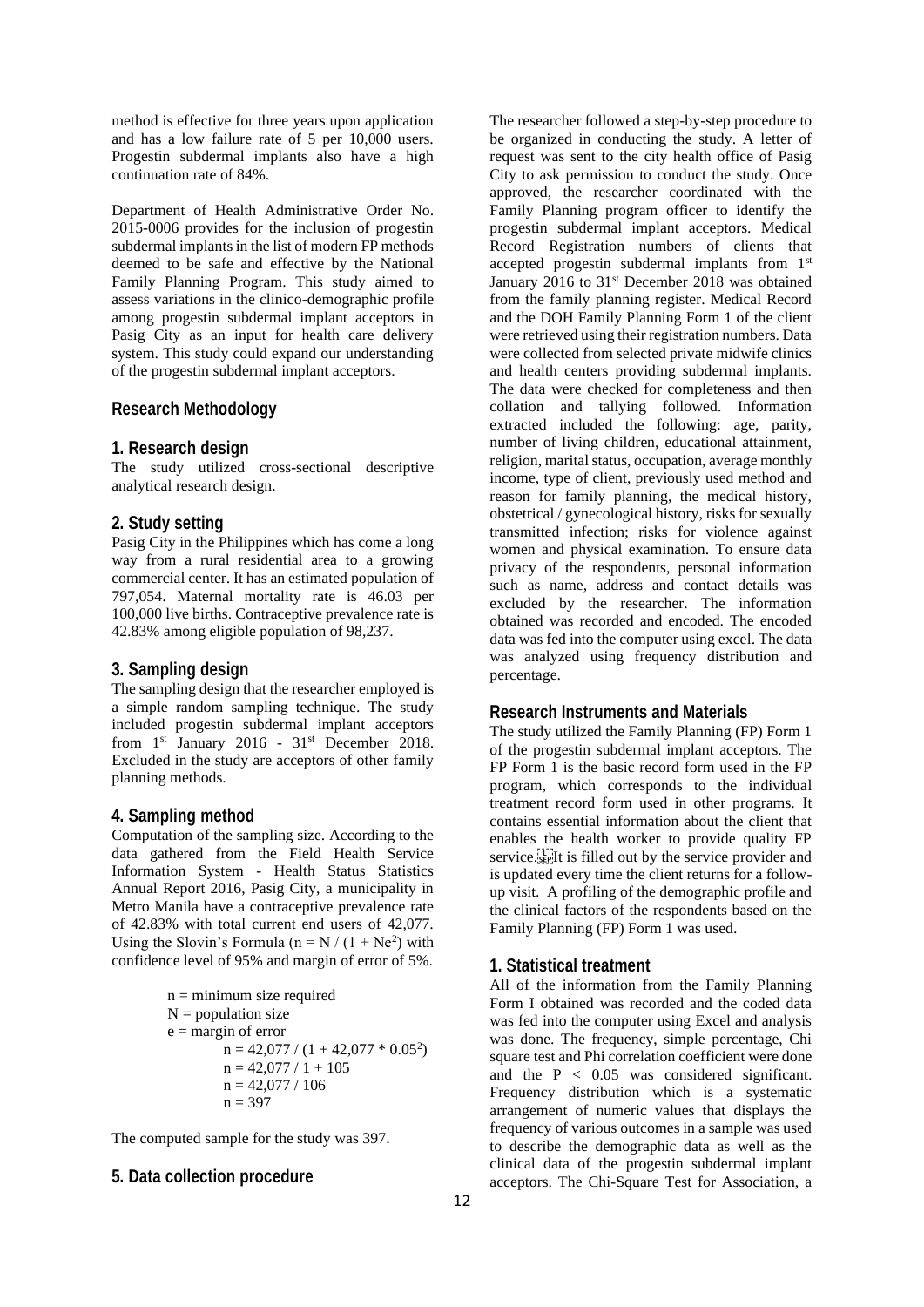hypothesis test of independence was used to determine if there are variations of the age, parity, and type of client of progestin subdermal implant acceptors according to year. The chi-square test for association, also called Pearson's chi-square test or the chi-square test of independence, is used to discover if there is a relationship between two categorical variables. Phi correlation coefficient was done to confirm the result of the Chi Square and check for strong association or relationship.

### **2. Ethical consideration**

In preventing violation of human rights and ensuring the safety of respondents, permission to conduct the study was sought from the City Health Office officials covered by this study. The researcher secured the signed confidentiality agreement from the City Health Office after explaining thoroughly the purpose and objective of this study. Further, the researcher followed ethical principles of beneficence, respect for human dignity, justice, and confidentiality of the participants. The researcher ensured anonymity and confidentiality by excluding the respondent's personal data such as name, contact number and address in the questionnaire. Maintaining privacy, confidentiality, and anonymity throughout the completion of questionnaires prevented any psychological harm to the respondents. There was no conflict of interest declared by the researcher. Respondents' information was coded in a questionnaire instrument. The research safeguard entrusted information and delineated figures, statistics, and discussions without giving any names. The researcher and the adviser of this study was the only one who can access the data of the respondents. Furthermore, a confidentiality agreement was signed by the researcher and the officer where the data was collected.

#### **Results**

The respondents in this study were progestin subdermal implant acceptors in Pasig City, Philippines. The result shows that there were 397 progestin subdermal acceptors included in the study. Majority of the clients are within the age group range of 21-25 years old, comprising  $33.50\%$ ; n = 397 of the sample. There is no progestin subdermal implant acceptor below 15 years old. The mean age in the study was  $29.57$  (n=397). The minimum age was 16 years old and the maximum age was 42 years old. Mean parity in the study was 2.09 and ranged between Para 0 and 9. Parity distribution of the acceptors indicates that most of them have been pregnant at least two times (54.16). This is followed by 33.25% of them being multiparous having given birth 3 - 4 times. 10.08% are grand multiparous who have given birth more than 5 times broken down as follows: 9.07% (5-6 parity), 0.76% (7-8 parity) and 0.25% (9-10 parity). 2.52% acceptors (10) has never

carried a pregnancy beyond 20 weeks. There were 215 acceptors  $(54.16\%)$  with 1 - 2 children. This is followed by 33.27% of them with 3 - 4 children. Also, 9.07 % of them have 5 - 6 children, 0.76% have  $7 - 8$  children, and 0.25% have 9 - 10 children.

Most 304 of 397 progestin subdermal implant acceptors (76.57%) are Roman Catholic. This is followed by 14.86% of them belonging to other forms of religion namely: Aglipayan, Buddists, Protestant Episcopal Church, Jehovah's Witnesses and Seventh Day Adventists. In the study, there are 5.29% Christians, 2.52% Iglesia ni Cristo, and 3 of the 397 (0.76%) are Muslims. The demographic profile of the progestin subdermal implant acceptors shows 78.59% of the mothers refused to divulge their average monthly income. Moreover, 20.65% have an average monthly income below 40,000, followed by 0.76% with an average monthly income of  $40,000$  - 59,000. There are no progestin subdermal implant acceptors with an income above 60,000. The study revealed that 55.72% of progestin subdermal implant acceptors are single. This is followed by 39.76% of progestin subdermal implant acceptors are married while the rest are partnered or living-in together (4.52%).

It can be noted that most of the progestin subdermal implant acceptors (37.58%) were new acceptors. This is followed by 25.44% who are current users. There are 16.12% who are changing methods, and 14 out of 397 were drop outs (3.53%) and 1 out of 397 were changing clinic. As revealed, most (42.14%) previously used combined oral contraceptives. This is followed by 39.62% of them who used injectable/DMPA. Other methods used were progestin only pills (8.18%), 5.03% implant (5.03%), Lactation Amenorrhea Method (3.14%), Condom (1.26%), and postpartum IUD (0.63%). No acceptors previously practiced natural family planning methods i.e. billings method or cervical mucus method (BM / CMM), basal body temperature (BBT), symptothermal method (STM), and standard days method (SDM). The pill was generally the dominant method previously used by the progestin subdermal implant acceptors. In addition, most (36.27%) wants to space pregnancy while 35.01% have other reasons or were not certain why they wanted to use contraceptive method of family planning and 28.71% wants to limit her pregnancy.

## **Clinical Factors of Progestin Subdermal Implant Acceptors**

The second research problem delves on determining the clinical factors of progestin subdermal implant acceptors including its medical history, gynecological history, risks of sexually transmitted infections, risks for violence against women and their physical examination findings.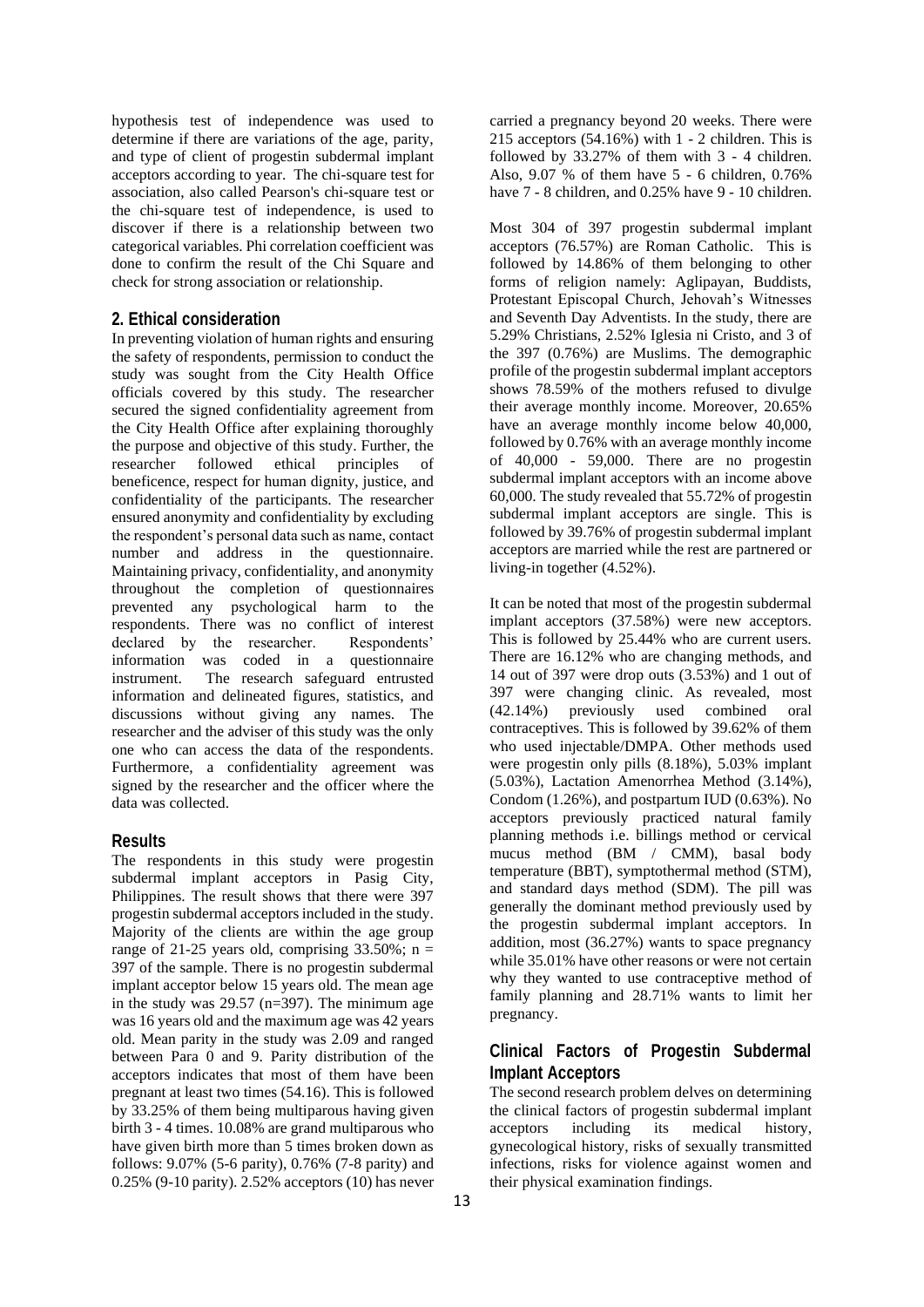| , , ,<br><b>MEDICAL</b>     |                | Frequenc       | Percentag |
|-----------------------------|----------------|----------------|-----------|
| <b>HISTORY</b>              |                | $y(n=)$        | e         |
| Severe                      | YE             | 8              | 2.01      |
| Headache                    | S              |                |           |
| Migraine                    | NO             | 389            | 97.98     |
| Stroke/                     | YE             | 4              | 1.01      |
| <b>Heart Attack</b>         | S              |                |           |
| / HPN                       | N <sub>O</sub> | 393            | 98.99     |
| Non-<br>Traumatic           | YE<br>S        | $\overline{0}$ | $\theta$  |
| Hematoma                    | NO             | 397            | 100       |
| <b>Breast</b>               | YΕ             |                |           |
| Cancer                      | S              | 1              | 0.25      |
| <b>Breast Mass</b>          | NO             | 396            | 99.75     |
|                             | YE             | $\overline{2}$ | 0.50      |
| <b>Severe Chest</b><br>Pain | S              |                |           |
|                             | NO             | 395            | 99.50     |
| Cough More                  | YE             | $\overline{0}$ | $\theta$  |
| Than 14                     | S              |                |           |
| Days                        | NO             | 397            | 100       |
|                             | YE             | $\overline{0}$ | $\theta$  |
| Jaundice                    | S              |                |           |
|                             | N <sub>O</sub> | 397            | 100       |
| Unexplained<br>Vaginal      | YE<br>S        | $\overline{0}$ | $\theta$  |
| Bleeding                    | NO             | 397            | 100       |
| Abnormal                    | YE             |                |           |
| Vaginal                     | S              | $\overline{c}$ | 0.50      |
| Discharge                   | NO             | 395            | 99.50     |
| Phenobarbita                | YE             | 1              | 0.25      |
| 1/                          | S              |                |           |
| Rifampicin                  | NO             | 396            | 99.75     |
|                             | YE             | 13             | 3.27      |
| Smoker                      | S              |                |           |
|                             | NO<br>YΕ       | 384            | 96.73     |
| With                        | S              | $\overline{0}$ | 0         |
| Disability                  | N <sub>O</sub> | 397            | 100       |

Table 1: Medical History of the Progestin **Subdermal Implant Acceptors** 

Medical history was taken on progestin subdermal implant acceptors and the common complaints are as follows: migraine (8/389), 4 patients suffered from either stroke, heart attack or hypertension  $(1.01\%)$ . One  $(1)$  has developed either breast mass or malignancies, 2 complained of severe chest pain and abnormal vaginal discharge. One (1) patient is on rifampicin and phenobarbital (which are enzyme inducers) and 13 were smokers. Moreover, the respondents do not show any non-traumatic hematoma, no history of 14 days coughing, jaundice, vaginal bleeding and no visible disability.

Table 2: Gynecological History of the **Drogoetin Cubdormal Implant Accontors** 

| <b>FIOGENIII SUDUCIIIIAI IIIIDIAIII ACCEDIOIS</b> |          |          |  |
|---------------------------------------------------|----------|----------|--|
| <b>GYNECOLOGICAL</b>                              | Frequen  | Percenta |  |
|                                                   |          |          |  |
| <b>HISTORY</b>                                    | $cv(n=)$ | _ee      |  |

| Menstrual          | Modera<br>te   | 311 | 78.33             |
|--------------------|----------------|-----|-------------------|
| Flow               | Heavy          | 11  | 2.78              |
| Dysmenorrh         | Yes            | 21  | 5.57              |
| ea                 | NO.            | 377 | 94.43             |
| Hydatidifor        | Yes            | 1   | 0.25              |
| m Mole             | NO.            | 396 | 99.75             |
| <b>Breast</b>      | Yes            | 0   |                   |
| Cancer             | N <sub>O</sub> | 397 | 100               |
| <b>Breast Mass</b> |                |     |                   |
| Ectopic            | Yes            | 0   | $\mathbf{\Omega}$ |
| Pregnancy          | NO.            | 397 | 100               |

In this study, gynecological history was identified; 78.33% of the respondents have moderate menstrual flow. Most of the subjects do not experience dysmenorrhea (94.43%). One patient was identified with hydatidiform mole and no reported case of breast cancer neither mass nor ectopic pregnancy.

# **Table 3: Risks of Sexually Transmitted Infections of the Progestin Subdermal Implant Acceptors**

| <b>RISKS OF</b>    |         |          |                  |
|--------------------|---------|----------|------------------|
| SEXUALLY           |         | Frequenc | <b>Percentag</b> |
| <b>TRANSMITTED</b> |         | $y(n=)$  | e                |
| <b>INFECTIONS</b>  |         |          |                  |
| Abnorma            | Scanty  | 397      | 100              |
| 1                  | Moderat |          |                  |
| Discharg           | e       | 0        | 0                |
| e                  |         |          |                  |
| Sores Or           | Yes     | 0        | 0                |
| Ulcers             | No      | 397      | 100              |
| Pain Or            | Yes     | 0        | 0                |
| <b>Burning</b>     | No      | 397      | 100              |
| Sensation          |         |          |                  |
| <b>History</b>     | Yes     | 0        | 0                |
| Of                 | No      |          |                  |
| Treatmen           |         | 397      | 100              |
| t For STI          |         |          |                  |
| HIV/               | Yes     | 0        | 0                |
| AIDS /             | No      | 397      | 100              |
| PID                |         |          |                  |

# **Table 4: Risks for Violence Against** Women of the Progestin Subdermal **Implant Acceptors**

| <b>RISKS OF</b><br><b>VIOLENCE</b><br><b>AGAINST</b><br><b>WOMEN</b> |     | <b>Frequency</b><br>$(n=)$ | <b>Percentage</b> |
|----------------------------------------------------------------------|-----|----------------------------|-------------------|
| Unpleasant                                                           | Yes |                            | 0                 |
| Relationship                                                         | No  | 397                        | 100               |
| No Approval                                                          | Yes | $\Omega$                   | 0                 |
| to FP Clinic<br>Visit                                                | Nο  | 397                        | 100               |
|                                                                      | Yes |                            |                   |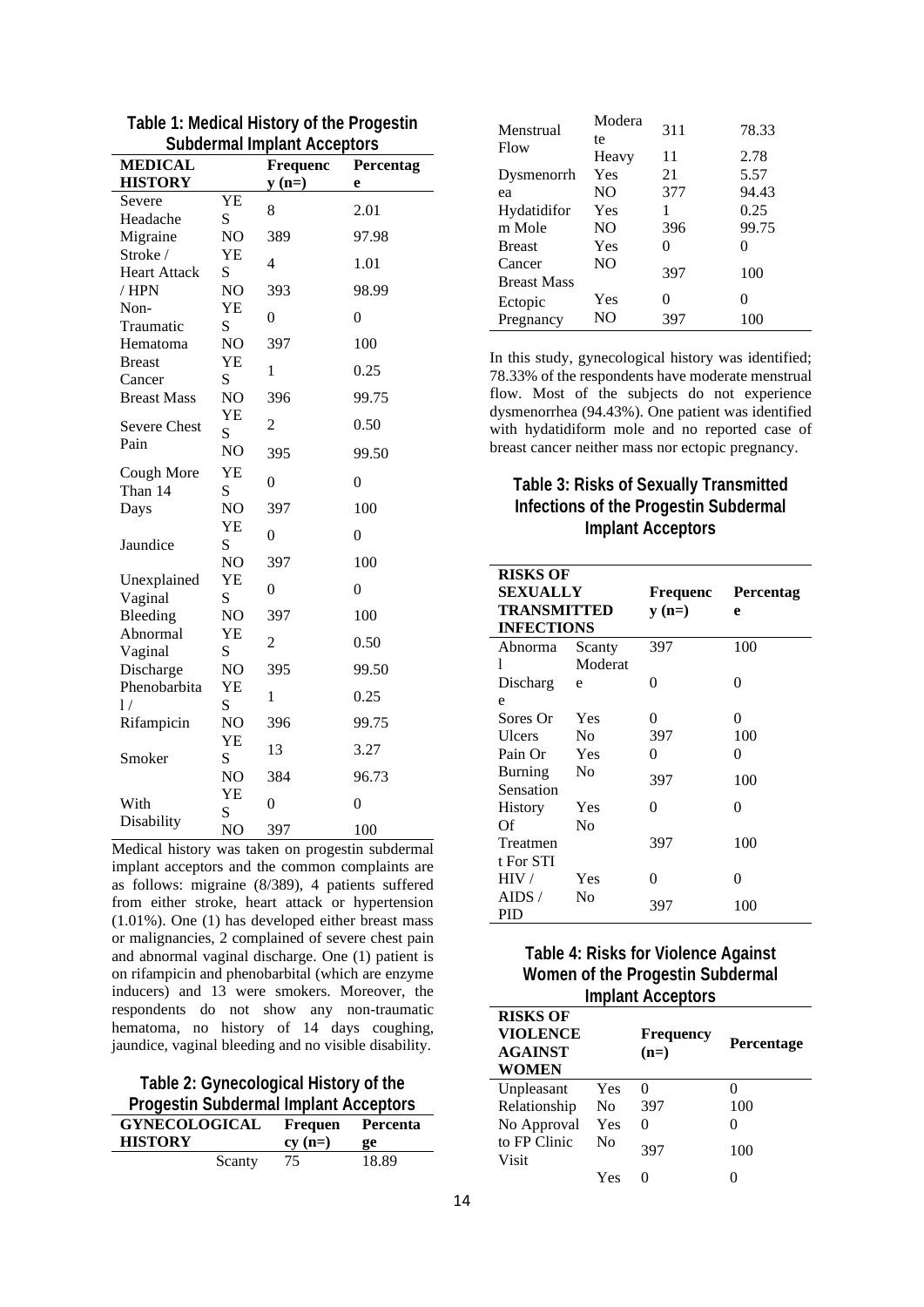| History of | No |     |     |
|------------|----|-----|-----|
| Domestic   |    | 397 | 100 |
| Violence   |    |     |     |

### **Table 5: Physical Examination Findings of the Progestin Subdermal Implant Acceptors**

| <b>PHYSICAL</b><br>Frequen<br>Percenta |                            |                |          |
|----------------------------------------|----------------------------|----------------|----------|
| <b>EXAMINATION</b>                     |                            | $cy(n=)$       | ge       |
|                                        | Normal                     | 394            | 99.24    |
|                                        | Pale                       | 3              | 0.76     |
| Skin                                   | Yellowish                  | 0              | 0        |
|                                        | Hematom<br>a               | 0              | $\theta$ |
|                                        | Normal                     | 397            | 100      |
| Conjuncti                              | Pale                       | 0              | 0        |
| va                                     | Yellowish                  | $\theta$       | 0        |
|                                        | Normal                     | 396            | 99.75    |
| <b>Neck</b>                            | <b>Neck</b><br><b>Mass</b> | $\overline{0}$ | $\theta$ |
| Mass                                   | Enlarged<br>Lymph<br>Node  | 1              | 0.25     |
|                                        | Normal                     | 396            | 99.75    |
|                                        | Mass                       | 0              | 0        |
| <b>Breast</b>                          | Nipple<br>Discharge        | 1              | 0.25     |
|                                        | Normal                     | 397            | 100      |
| Abdomen                                | Abdomin<br>al Mass         | 0              | 0        |
|                                        | Varicositi<br>es           | 0              | $\theta$ |
|                                        | Normal                     | 397            | 100      |
| Extremitie                             | Edema                      | 0              | 0        |
| S                                      | Varicositi<br>es           | 0              | 0        |

Table 3 to 5 shows the risks for sexually transmitted infections, risks for violence against women and physical examination findings of progestin subdermal implant acceptors. There are no known risks of sexually transmitted infection among progestin subdermal implant acceptors for the past three years. Moreover, there are no reported risks of violence among progestin subdermal implant acceptors. To ensure the quality of life of progestin subdermal implant acceptors, physical examination were conducted and all variables are within acceptable limits.

### **Discussion**

Data shows that the progestin subdermal implant acceptors are represented by young adults in terms of age, who have given birth at least once or twice, Roman Catholic, single, new family planning acceptors that wants to space their child with uneventful normal clinical factors.

More than one third of the clients in this study were in their early twenties. This is different from what

was documented from a research conducted in Nigeria where the average age of women who accepted progestin subdermal implant was 32.9 years (Igwe, 2017) and in Malaysia, where the mean age of users was 34.7 years. This means that progestin subdermal implant acceptors are becoming younger outweighing the older population. It can be attributed to the increase in the women's knowledge on the use of modern family planning methods over the past few years. 10.8% of the clients in this study population were adolescents, in contrast to results of some studies where there were no adolescent acceptors. In the Philippines, adolescents have been shown to be at very high risk of unintended pregnancies, safe abortion and its adverse consequence including mortality. The nationwide Young Adult Fertility and Sexuality Study among adolescents aged 15 - 24 have reported that adolescents engaged in premarital sex (YAFS4, 2013) and only 14.5 females used contraception during the first sexual contact (De Jose, 2013). One in ten young Filipino women aged 15 - 19 has begun childbearing (Rivera, 2004).

Most of the clients were multiparous showing that there may be fear of the effects of non-family planning on future reproduction among the people. According to the Philippine National Demographic Health Survey (NDHS) 2013, Filipino women have a total fertility rate of 3 that on average, Filipino families wanting 2 children ended up having 3 instead. On the other hand, forty-three percent (43%) of women in the Philippines consider two children as the ideal family size, while 28% prefer three children, 13% prefer four children and 8% prefer five or more children (DOH, 2017). These can be anchored on the principles of respect for life, informed choice, and respect for the rights of the clients to determine their desired family size.

In terms of religion, catholic is the most dominant religion since Roman Catholicism was the largest religious following in the Philippines (Anthony, 2017). The religion of the respondents varies. This shows that in general, religion is not a factor in choosing family planning and religious freedom is respected in the Reproductive Health law. In a report from Dr. Esperanza Cabral, most Filipinos, regardless of religion were reported to be in favor of reproductive health. The Social Weather Stations in 2011 reported that 73% of Filipinos wanted information from government on all legal methods of family planning, while 82% said family planning was a personal choice of couples and no one should interfere with it (Cabral, 2019). All other major religions in the Philippines supports the RH bill and even Muslim gives couples a free choice on whether to practice family planning based on their ruling called "Call to Greatness." Religion-based opposition to family planning is low, and it appears